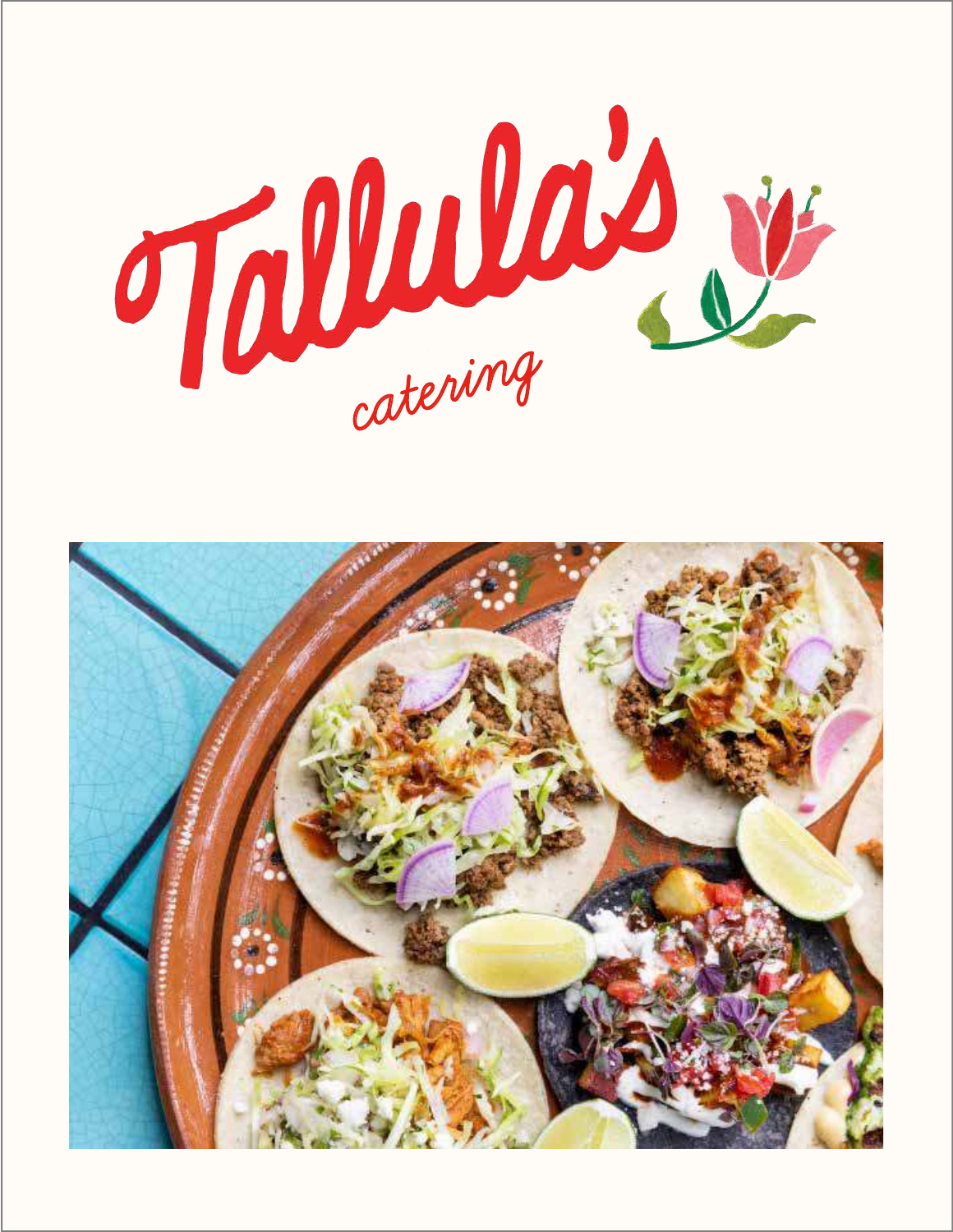Our Food





Located just steps from the beach, our menu focuses on sustainably-caught seafood, alongside seasonal vegetables, a variety of tacos on organic, heirloom Masienda corn tortillas made with our own masa, and more. Executive Chef Juan Robles showcases different regions of his native Mexico through comforting dishes that showcase the very best, organic ingredients from the nearby Santa Monica Farmers' Market and from regional fishers, farmers and ranchers whose responsible practices give back to the ocean and land.

Order your favorite Tallula's dishes, available in party-friendly hot and cold plates, for your next gathering. Pick from appetizers like Nachos "Sencillo" or Chicken Taquitos, to a variety of Tacos and Quesadillas for a D.I.Y. taco bar, plus more. Catering Orders reqire at least 48 hours-notice and can be placed by e-mailing events@tallulasrestaurant.com or calling 310-526-0027.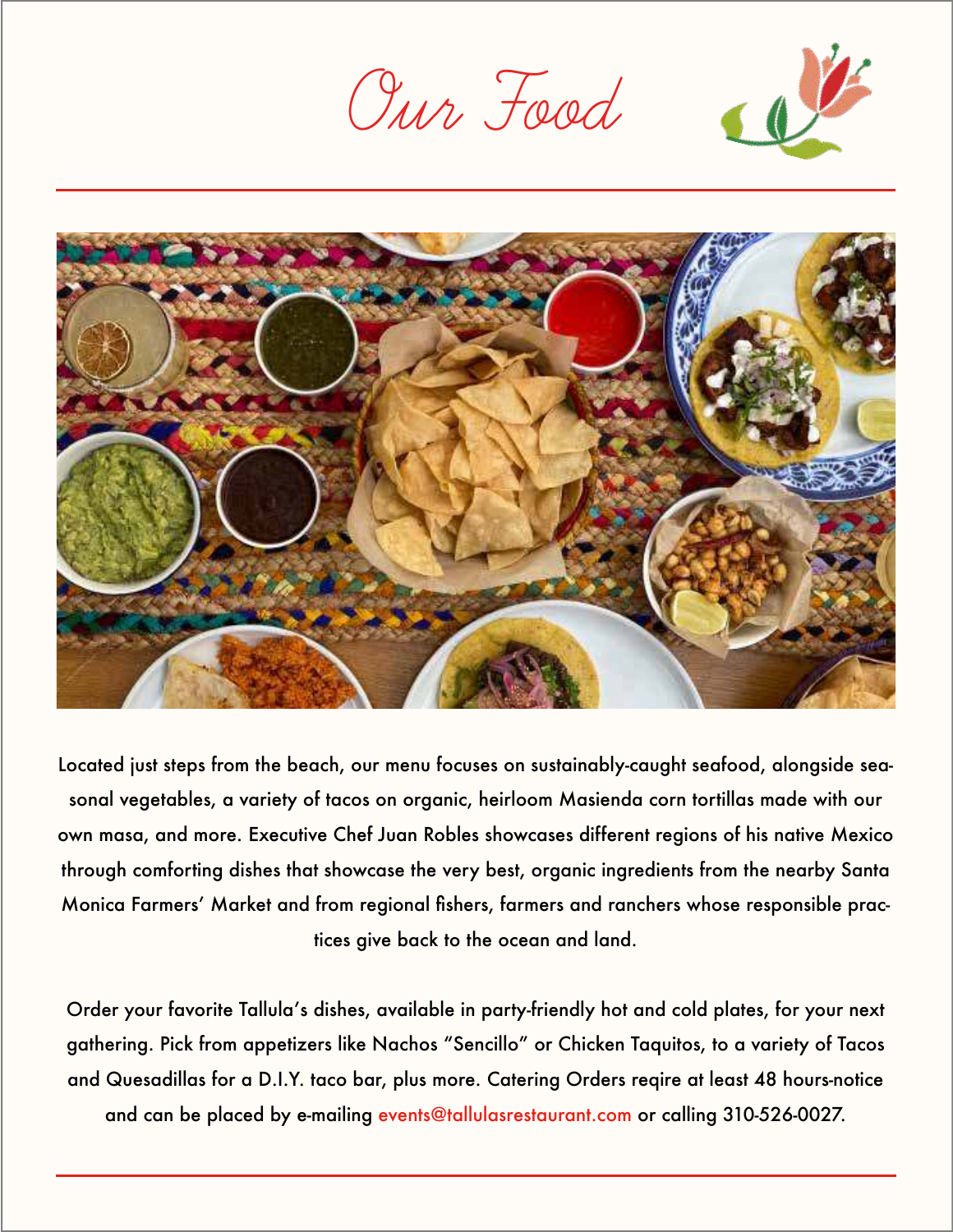Catering Menu

starters & snacks (serves 10-12)

| guacamole, salsa & chips (vegan, gf) avocado, lime, cilantro, red onion, jalapeno 60                                           |
|--------------------------------------------------------------------------------------------------------------------------------|
|                                                                                                                                |
| nachos 'sencillo' (v) cotija & fontina cheese, spicy giardiniera, crema, salsa 60<br>add organic chicken or grass-fed beef +20 |
| tallula's caesar (gf) anchovy, garlic, lemon, pumpkin seeds, pecorino 80                                                       |
|                                                                                                                                |
| <b>beef-pork meatballs</b> (gf) creamy polenta, salsa veracruz, fresh herbs 80                                                 |

tacos & tortillas (serves 12-15)

| <b>market veggie</b> (vq, gf) crispy delicata squash, parsnip puree, braised kale, red onion 80     |
|-----------------------------------------------------------------------------------------------------|
| <b>organic chicken amarillo</b> (gf) red onion, cilantro, salsa verde 85                            |
| <b>carne asada</b> (gf) tomatillo, pickled red onion, avocado, house salsa macha, benne seeds. . 90 |
|                                                                                                     |
| add organic chicken or grass-fed beef +20                                                           |
| chicken enchiladas suizas (gf) creamy salsa verde, jack cheese, salsa semilla. 80                   |

## sides (serves 10-12)

### desserts (serves 10-12)

| mini bunuelo bites crispy flour tortillas, peanut butter mousse, seasonal jam 50 |  |
|----------------------------------------------------------------------------------|--|

## drinks (non-alcoholic & 21+)

A 4% health charge and 3% service fee will be added to all catering orders. Don't forget to ask us about our seasonal specials. Thank you for supporting Tallula's!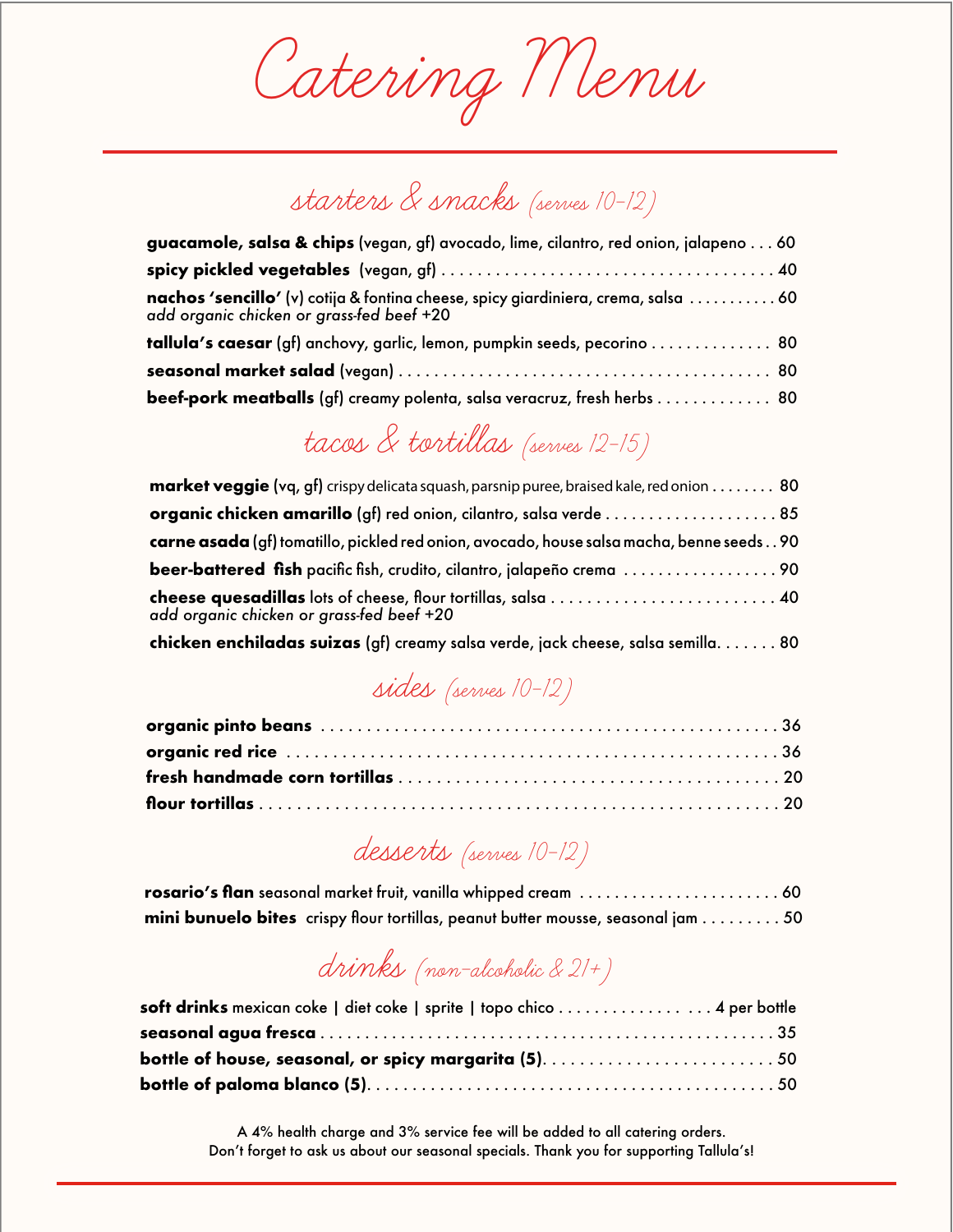

Taco Cart



Hosting a fun, outdoor event? Our Taco Cart is extra special, because we make our own masa from heirloom, non-GMO corn for our fresh tortillas and cook with organic vegetables, grass-fed meats and sustainably-fished seafood. Ideal for dinner parties, corporate off-sites, block parties, birthday celebrations and more, our team serves up a variety of tacos and quesadillas, while our bartenders shake up margaritas. Taco Cart requests should be placed within 2 weeks-notice by

e-mailing events@tallulasrestaurant.com or calling 310-526-0027.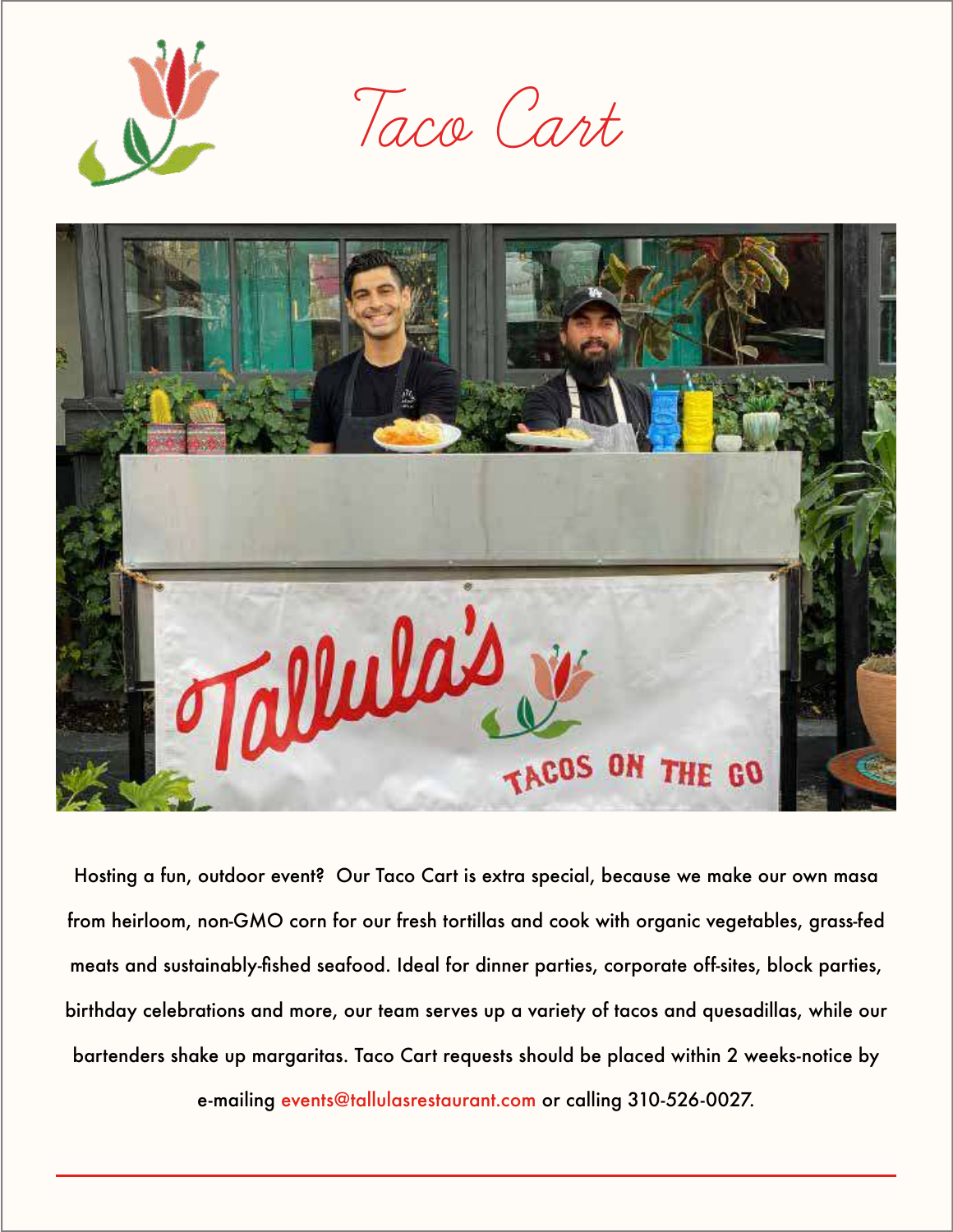Taco Cart Menu: Off-Site

\$55 per person for food (+ labor, tax, 21% service fee)

#### **Chips, Salsa, Guacamole, Pickled Vegetables**

**Salad** Choice of: Gem Caesar OR Seasonal Market Lettuces Salad

**Tacos & Quesadillas**  Choice of Three: Organic Chicken, Grass-Fed Ground Beef or Carne Asade, Pork Carnitas, or Market Veggies

**Dessert** Choice of: Spiced Chocolate Mousse Cups OR Seasonal Flan Bites

#### **Ask us about our seasonal canapes to add on for light bites as guests arrive!**

Beverage Package

\$50 per person for 3 hours of service: includes Tallula's Margaritas, Beer & Wine \$15 per person for each additional hour +\$5 per person per hour for a second specialty cocktail

Food & Beverage Minimum

\$3,500 and all prices subject to labor, transportation charge, tax and gratuity

Labor

\$350 for parties of up to 30 guests, \$100 for each bartender. Groups over 30, please inquire for additional labor charges.